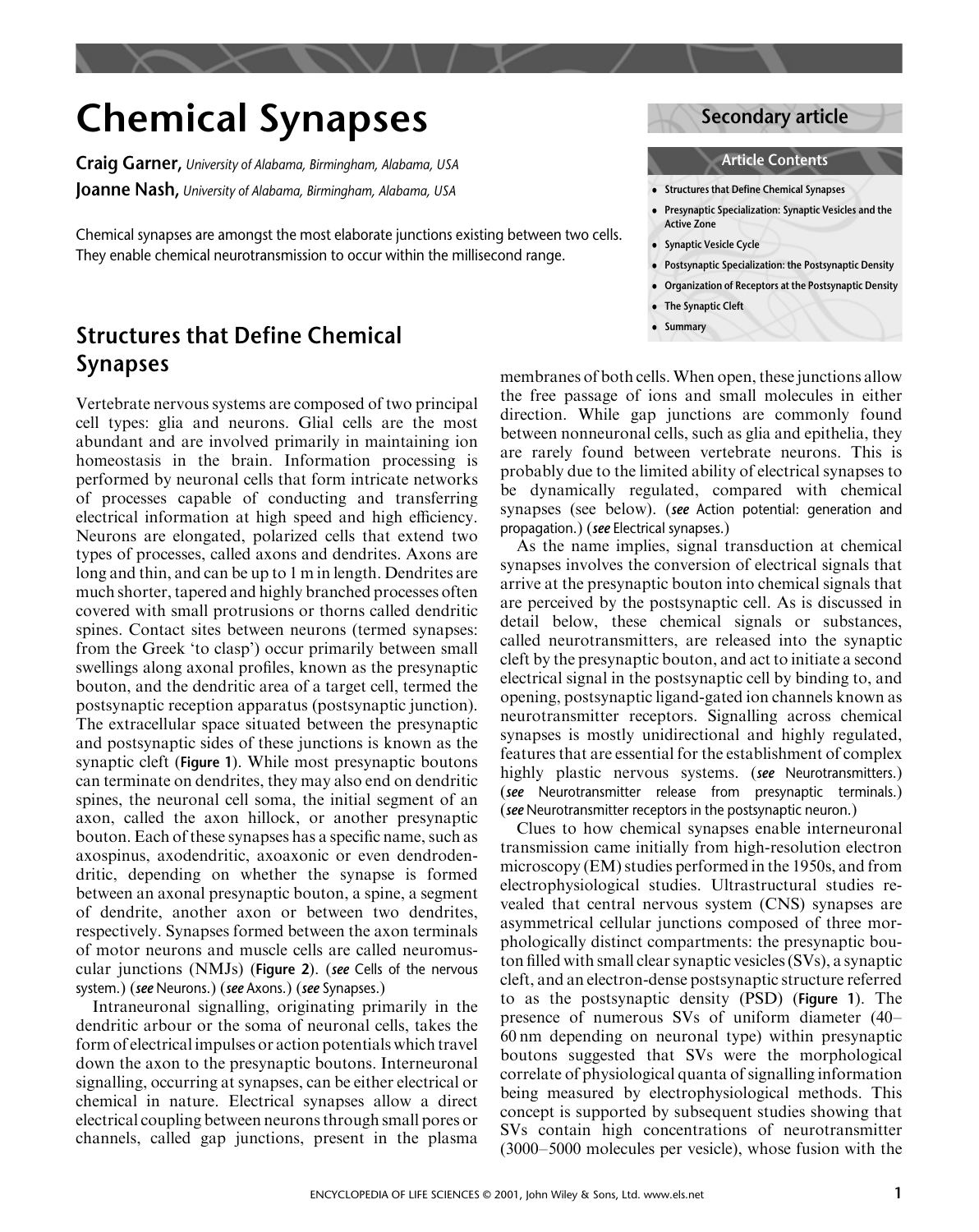

(b) Type 1 spiny synapse

Figure 1 (a) Schematic diagram of two pyramidal-like neurons making type 1 glutamatergic synapses. The dendrites of these neurons are typically long tapered processes, whereas the single axon with multiple branches is of uniform calibre along its length. Axons typically make synapses en passant (in passage) with dendritic segments from many neurons. (b) Electron micrograph of an asymmetrical type 1 spiny synapse. The presynaptic junction (pre) is characterized by the presence of mitochondria (Mito), numerous synaptic vesicles (SV) and an active zone (AZ), where synaptic vesicles dock, fuse and release neurotransmitter into the cleft. The electron-dense material associated with the postsynaptic reception apparatus (postsynaptic density; PSD) contains a high concentration of neurotransmitter receptors.

presynaptic plasma membrane is activity dependent and results in the release of transmitter into the synaptic cleft in a millisecond time scale. Structural, molecular and cellular features of chemical synapses that allow neurons to communicate in a dynamic and plastic manner are the focus of this article. (see History of neurochemistry.) (see Synaptic vesicles: methods for preparation.) (see Synaptic integration.)

# Presynaptic Specialization: Synaptic Vesicles and the Active Zone

As discussed above, presynaptic boutons appear as axonal expansions or swellings (approximately  $1 \mu m$  in diameter) which terminate on the somata, axon hillock or dendrites of other neurons. These expansions are filled with a variety of membrane organelles, including mitochondria, endosomal membranes and numerous small clear SVs. Mitochondria serve as a primary source of energy (in the form of adenosine triphosphate (ATP)), which is required during SV exocytosis and endocytosis, as well as for the uptake and synthesis of neurotransmitters. In contrast, endosomal membranes are thought to function in the sorting of SV proteins after their fusion and recycling with the plasma membrane. The best characterized of these membrane organelles are the SVs which contain, in addition to neurotransmitter, a collection of proteins that not only facilitate the fusion and recycling of SVs with the presynaptic plasma membrane, but also their refilling with neurotransmitter (see Synaptic vesicle cycle below). Nerve terminals are also filled with a plethora of soluble and cytoskeletal proteins that are involved in the establishment and maintenance of the synaptic junction as well as the docking, fusion and recycling of SVs. (see Mitochondria: structure and role in respiration.) (see Adenosine triphosphate.)

The most commonly used neurotransmitters at vertebrate CNS synapses are the amino acids glutamate, glycine and  $\gamma$ -aminobutyric acid (GABA). Other neurotransmitters include noradrenaline, dopamine, serotonin or acetylcholine, as well as a variety of neuropeptides. The modulatory neuropeptides are stored in large dense-core vesicles (LDCVs), which are found in low numbers at most CNS synapses. The major neurotransmitter at the NMJ is acetylcholine. (see Amino acid neurotransmitters.) (see Amine neurotransmitters.) (see Peptide neurotransmitters and hormones.) (see Acetylcholine.)

Depending on the type and location of the synapse, presynaptic boutons contain from a few hundred to several thousand SVs, which are clustered near the presynaptic plasma membrane juxtaposed to the PSD. These clustered SVs can be divided into two functionally distinct pools. Those situated more distally from the synaptic junction are part of a reserve pool of SVs. The second, smaller, pool of SVs, typically about 10 to 20 (usually about one-tenth of the total population of SVs in a particular synapse), are found in direct contact with the presynaptic plasma membrane (i.e. docked) at an area known as the active zone, and are considered as the release-ready pool of SVs. SV fusion, neurotransmitter release and SV recycling occurs specifically at the active zone of the presynaptic bouton. (see Synaptic vesicle trac.)

In addition to the presence of SVs, the active zone is characterized by the presence of a fine filamentous network, which extends 1–200 nm distally from the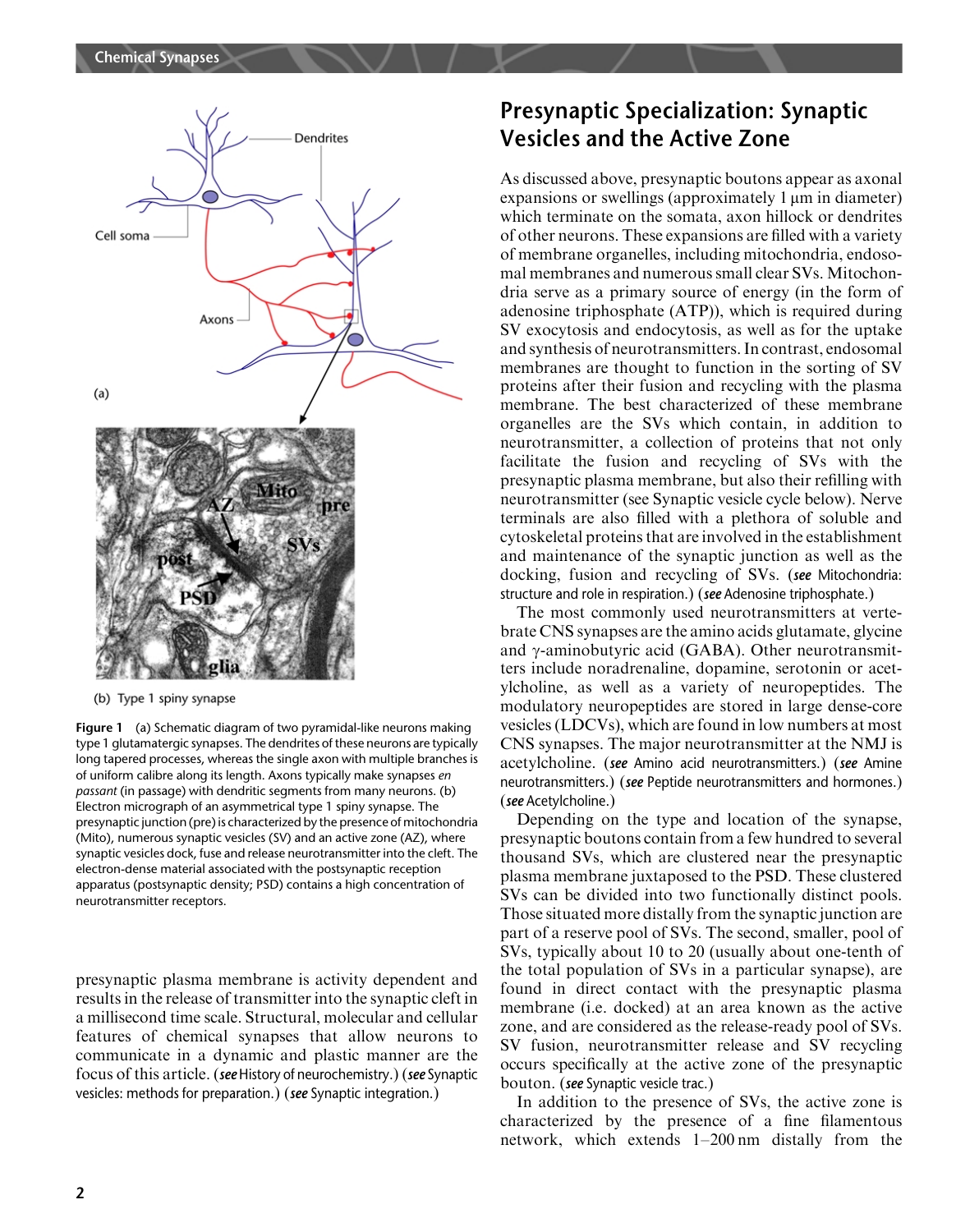

Figure 2 Schematic diagrams of synapses found in the vertebrate nervous system. (a) A neuromuscular junction (NMJ) formed between spinal cord motor neurons and muscle cells. The presynaptic bouton containing mitochondria and numerous synaptic vesicles (SVs) is found to terminate directly on the surface of the muscle and to release the neurotransmitter acetylcholine (ACh). The postsynapse is characterized by the presence of many junctional folds. Nicotinic acetylcholine receptors (nAChRs) are concentrated at the apex of the junctional folds, juxtaposed to the presynaptic active zone (AZ). Glial cell processes ensheathe the terminal, isolating the NMJ from the surrounding milieu. (b) A dyadic ribbon synapse formed between a cone bipolar cell nerve terminal (BT), an amacrine cell (A) and a ganglion cell (G). The presynaptic nerve terminal is filled with synaptic vesicles that become associated with the synaptic ribbon as they move progressively down (arrow) towards the active zone. The postsynaptic densities (PSDs) of the amacrine and ganglion cells are situated juxtaposed to the active zones. (c) Conventional excitatory glutamatergic axodendritic and inhibitory y-aminobutyric acid (GABA)ergic axoaxonic synapses are found in the central nervous system. Type 1 glutamatergic synapses have a pronounced, thick, electron-dense postsynaptic reception apparatus (PSD), whereas type 2 GABAergic synapses do not. As at other synapses, the presynaptic nerve terminals of both types contain numerous synaptic vesicles and mitochondria. Associated with the active zones of the four types of synapse shown is a dense matrix of cytoskeletal proteins (CAZ), which serves to guide synaptic vesicles toward their docking and fusion sites at the plasma membrane. GABAR, GABA receptor.

cytoplasmic face of the presynaptic plasma membrane into the cytoplasm. Freeze-fracture–deep-etch EM studies have shown that these cytoskeletal filaments are in direct contact with SVs, and are thought to play a role in directing SVs to fusion sites. Another hallmark of active zones is the presence of voltage-gated calcium and potassium channels, which can be found in ordered arrays in the presynaptic plasma membrane in close proximity to sites of SV fusion. Calcium influx through these channels after nerve terminal depolarization plays a direct role in the fusion of SVs with the plasma membrane (see below). Potassium channels function in membrane repolarization after the action potential. (see Axonal transport and the neuronal cytoskeleton.) (see Calcium channels in presynaptic terminals.) (see Voltage-gated potassium channels.)

(c)

The cytoskeletal matrix assembled at active zones, known as the CAZ, contains a cocktail of synaptic proteins thought to be involved in organizing the active zone (e.g. localizing calcium channels), defining neurotransmitter release sites and modulating synaptic transmission (Garner et al., 2000a). For example, the CAZ proteins Munc13 and Munc18 have been shown to be involved in the priming of SVs, before exocytosis. Others, such as Piccolo, Bassoon and Rim, are likely to play organizational roles, localizing components of the exocytotic and endocytotic machinery at the active zone. Interactions between components of the cytoskeleton, such as actin, and proteins protruding from SVs (e.g. synapsins) are required for the retention of SVs in the reserve pool. The size and structural organization of the CAZ varies depending on synaptic type. For example, the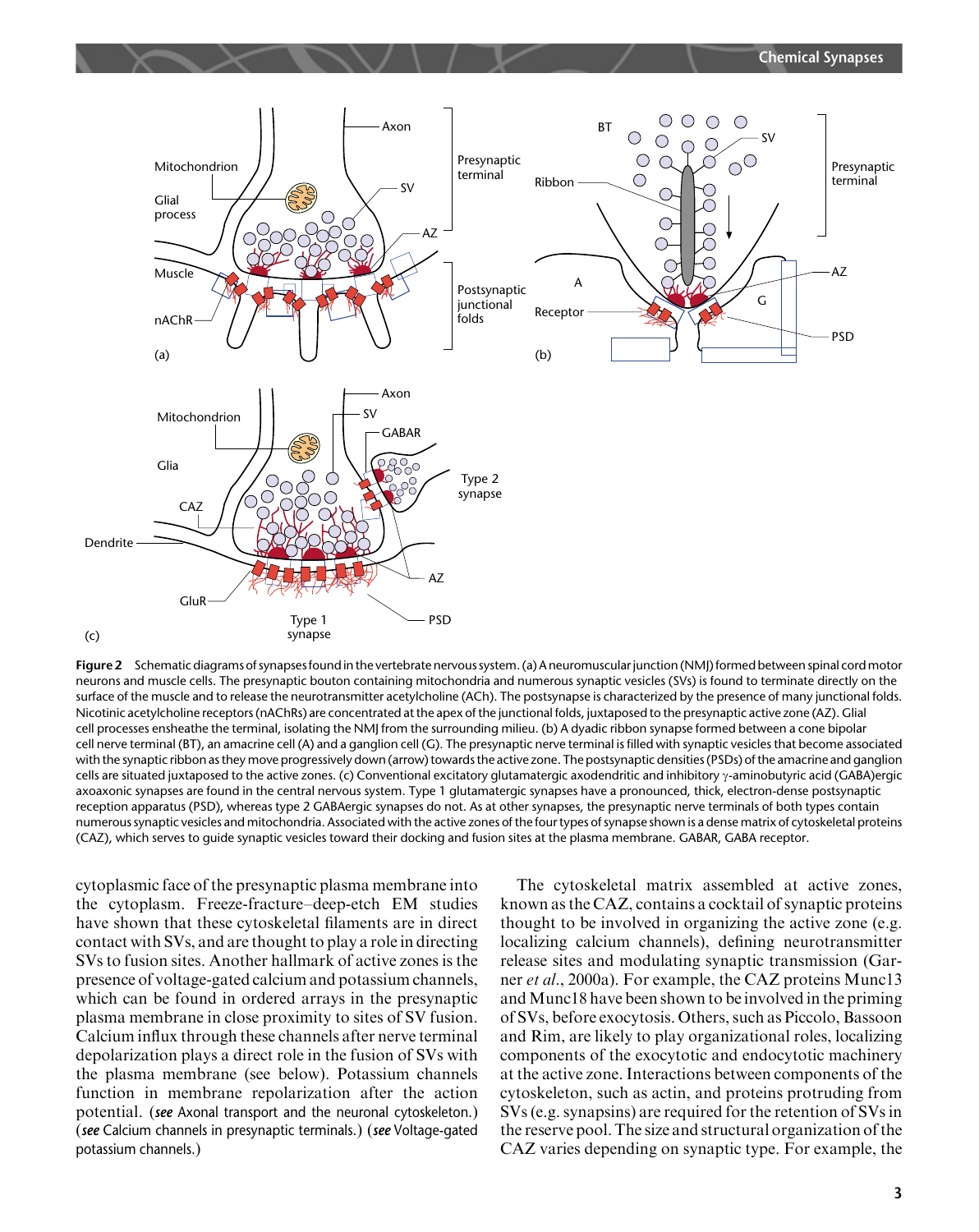CAZ present at the NMJ is organized in rows opposed to the postsynaptic junctional folds (Figure 2a). Within synapses of the CNS, the CAZ appears as an array of tuffed material, each about 50 nm apart. At some synapses within the retinal and auditory system (e.g. ribbon synapses) the CAZ extends into the presynaptic bouton as a ribbon of material (Figure 2b). Here, SVs are clustered along both sides of the ribbon, which is thought to facilitate the sequential movement of SVs towards the active zone at the plasma membrane (Figure 2b). (see Endocytic and exocytic transport assays.)

Flanking the active zone is a region of the presynaptic plasma membrane known as the perisynaptic plasma membrane, which is morphologically less remarkable than the active zone, but is none the less important for nerve terminal function. These membranes contain numerous voltage-gated ion channels involved in the depolarization of nerve terminals, as well as neurotransmitter receptors and transporters. The former, generally inhibitory in nature, act to hyperpolarize the nerve terminal plasma membrane. This blocks calcium influx through voltagegated calcium channels, which is necessary for SV exocytosis. As discussed below (see The synaptic cleft), neurotransmitter transporters, found concentrated in the perisynaptic plasma membrane, play a fundamental role in the reuptake and clearance of neurotransmitter after release into the synaptic cleft. (see Action potential: ionic mechanisms.) (see GABA as a neurotransmitter.) (see Glycine as a neurotransmitter.) (see Neurotransmitter transporters.) (see Calcium and neurotransmitter release.)

#### Synaptic Vesicle Cycle

Release of neurotransmitter is repetitive and takes place in a millisecond time scale. In mature synapses, this occurs in the absence of any new protein synthesis, implying that nerve terminals are self-contained, regenerating subcompartments. Autonomy is achieved through the recycling of SVs and their components in nerve terminals, involving several distinct steps (Sudhof, 1995). The first involves the docking of SVs, filled with neurotransmitter, at the active zone. This is mediated by the formation of a docking complex between SV and plasma membrane proteins called vesicle (v) and target (t) SNAREs (SNAP (S-nitroso-N-acetylpenicillamine) receptors), respectively (Sudhof, 1995). Following nerve terminal depolarization, voltagegated N- and  $P/Q$ -type calcium channels are activated, which leads to an increase in the local concentration of calcium at the active zone. Raised calcium levels can be detected by the calcium sensor SV protein synaptotagmin, which is thought to keep SVs in a docked/primed state, ensuring that SV fusion does not occur in absence of calcium. Numerous proteins, such as Munc13, Munc18, complexins, NSF (N-ethylmaleimide-sensitive fusion pro-

tein) and  $\alpha$ -SNAP, have been shown to facilitate the formation of the SNARE complex and SV fusion (Sudhof, 1995). Following exocytosis, SV proteins are retrieved from the synaptic plasma membrane via clathrin-mediated endocytosis (De Camilli and Takei, 1996). In general, endocytosis vesicles can be directly refilled with neurotransmitter and used in subsequent exocytotic events. Alternatively, they may pass through the endosomal membrane present in nerve terminals to ensure that they have the correct composition of SV proteins. (see Synaptic vesicle trac.) (see Synaptic vesicle proteins.) (see Synaptic vesicle fusion.) (see Calcium channels.)

The mechanism and machinery involved in the synthesis, refilling and uptake of neurotransmitter depends on the type of transmitter released. At most synapses, neurotransmitter can be synthesized locally within the bouton and then pumped into SVs by specific vesicle transporters. Following their release into the cleft, these neurotransmitters are recycled by plasma membrane transporters found, for example, in the perisynaptic plasma membrane. One exception is at cholinergic synapses, where acetylcholine always requires de novo synthesis prior to SV refilling because of its rapid degradation upon release by acetylcholine esterase in the synaptic cleft. In contrast to neurotransmitters, SV proteins are synthesized in the soma on the rough endoplasmic reticulum and then anterogradely transported to nerve terminals along microtubules, utilizing motor proteins such as kinesins. Unlike SVs, LDCVs containing neuropeptides are one-shot vesicles and are not recycled or refilled after fusing with the plasma membrane. Instead, components of LDCVs are synthesized in the cell soma, including the precursor proteins that give rise to the neuropeptides. (see Acetylcholine.) (see Protein synthesis in neurons.) (see Motor proteins.)

# Postsynaptic Specialization: the Postsynaptic Density

The postsynaptic reception apparatus is situated in the postsynaptic plasma membrane and juxtaposed to the presynaptic active zone. EM studies have revealed that the postsynaptic reception apparatus has a high avidity for heavy metals, and as such appears as an electron-dense structure termed the postsynaptic density (PSD). As is the case in the presynaptic junction, a dense meshwork of cytoskeletal filaments is required for the structural organization of the PSD (Garner et al., 2000b). This dense network extends into both the synaptic cleft (see The synaptic cleft below) and the dendritic spine head. In the late 1950s Gray demonstrated that, within the CNS, PSDs are either thick with pronounced PSDs or thin with only a little associated electron-dense material. Generally, synaptic junctions with thick, pronounced PSDs are asymmetrical with respect to the presynaptic junction.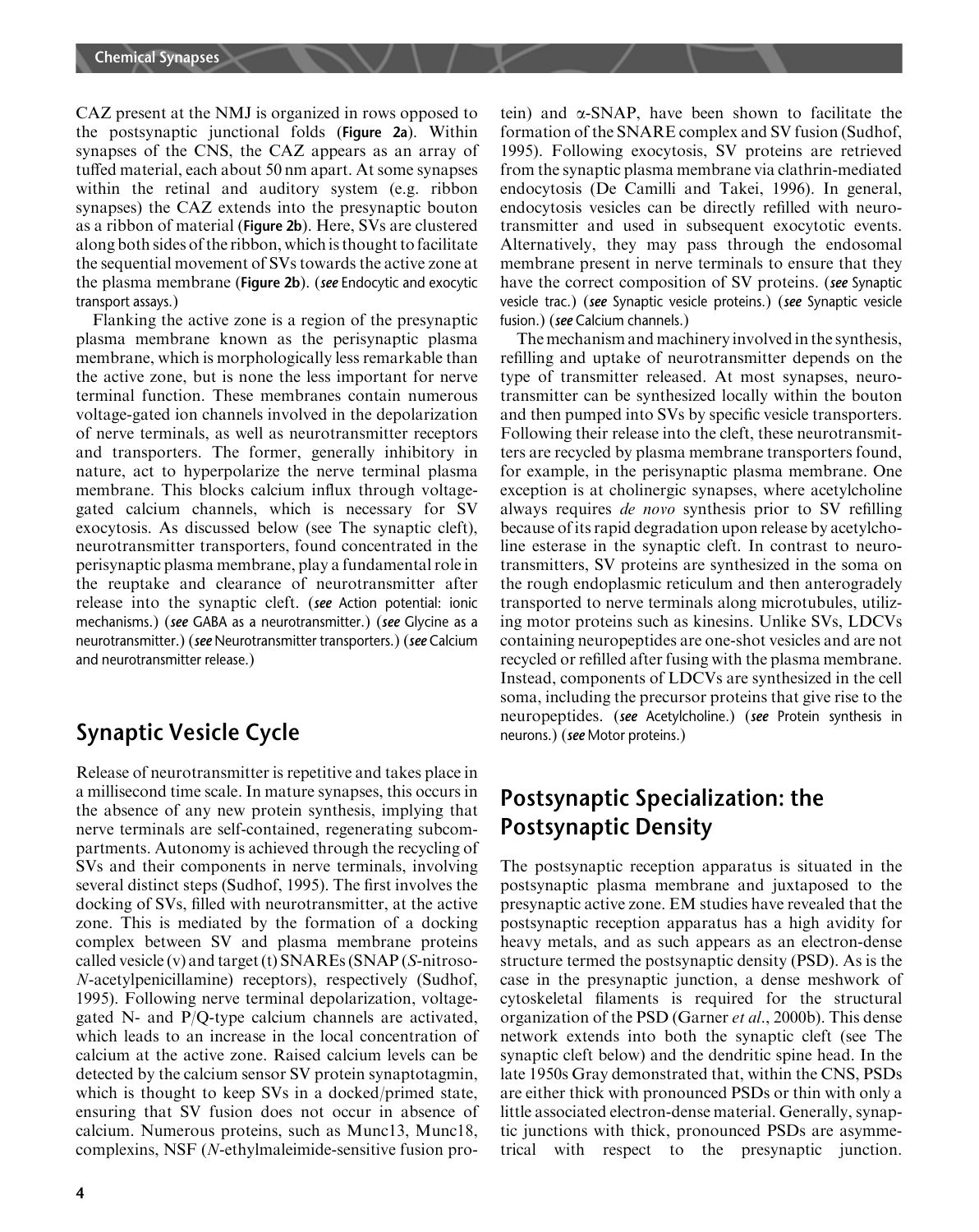Asymmetrical synapses are classified as type 1 synapses, and are usually associated with excitatory glutamatergic synapses. The PSD at type 1 synapses is approximately 50– 60 nm thick and 300–500 nm in diameter. Synapses with thin PSDs are known as symmetrical type 2 synapses, and appear to function as inhibitory synapses, utilizing either GABA or glycine as neurotransmitter. Generally, type 2 inhibitory synapses are located on the cell soma or on the axon hillock, whereas excitatory synapses are located all along the dendritic arbour.

While type 1 synapses can be found directly on dendritic shafts, they are often found at the tips of dendritic spines on neurons throughout the CNS. Spiny neurons are generally found in brain regions involved in more complex brain function, where synaptic plasticity is likely to play a major role in modulating neuronal function. Although the exact role of dendritic spines is unknown, they are thought to create microenvironments within dendrites that act as an extra mechanism for modulation of synaptic plasticity. Three distinct spine morphologies have been described: short and stubby spines, long thin spines, and large mushroom-shaped spines. At present, the functional significance of these different shapes is unclear, although changes in spine morphology can be correlated to changes in synaptic activity, indicating a fundamental role for spines in activity-dependent mechanisms (Matus, 1999). (see Dendritic spines.) (see Synaptic plasticity: short term.) (see Synaptic plasticity as a mechanism of learning.)

### Organization of Receptors at the Postsynaptic Density

The main function of the PSD is to anchor neurotransmitter receptors of the correct type at the postsynaptic plasma membrane, and to ensure that following receptor activation that the appropriate signalling cascade is activated, allowing a physiological neuronal response. Until recently, little was known about the molecular mechanisms responsible for ensuring appropriate receptor function; however, in recent years tremendous progress has been made in defining the molecular constituents that promote the clustering, anchoring and modulation of neurotransmitter receptors at synapses (Garner et al., 2000b). (see Neurotransmitter receptors in the postsynaptic neuron.)

Three types of protein have been shown to be critical for the assembly of PSD. The first are cell adhesion molecules (CAMs) that are involved in cell–cell recognition and cell– cell adhesion. The second type of protein includes components of the cortical membrane cytoskeleton such as actin, spectrin, adducin and protein 4.1, which associate with the cytoplasmic tails of the CAMs, stabilizing adhesion between the active zonal plasma membrane and the postsynaptic reception apparatus. The third type of

protein belongs to a superfamily of so-called adaptor proteins that interact both with the actin/spectrin cortical cytoskeleton and with distinct subtypes of neurotransmitter receptors (Garner et al., 2000b). (see Adhesive specificity and the evolution of multicellularity.) (see Cytoskeleton.) (see Actin and actin filaments.)

The type of neurotransmitter released from the presynaptic bouton governs the type of transmembrane receptor found postsynaptically, which in turn governs which families of adaptor proteins constitute that particular PSD. For example, when the inhibitory transmitter glycine is released presynaptically, glycine receptors are found clustered at the postsynaptic membrane. Clustering of glycine receptors is mediated by the adaptor protein Gephrin, thus the PSDs of glycinergic synapses contain gephrin. A similar organizational structure is observed at GABAergic, glutamatergic and cholinergic synapses; less is known about dopaminergic or serotonergic synapses. Genetic studies have shown that loss of specific adaptor proteins can interfere with the synaptic localization of specific neurotransmitter receptors. For example, at the cholinergic neuromuscular junction, the nicotinic acetylcholine receptor (nAChR) has been shown to interact with the adaptor protein rapsyn. Disruption of the gene encoding rapsyn in mice interferes with the postsynaptic recruitment of nAChR (Sanes and Lichtman, 1999). (see Glycine receptors.) (see Nicotinic acetylcholine receptors in muscle.)

The most well studied synapses in the CNS are excitatory glutamatergic synapses (Blackstone and Sheng, 1999; Garner et al., 2000b). Four families of glutamate receptors are found postsynaptically. These include AMPA  $(\alpha$ amino-3-hydroxy-5-methyl-4-isoxazolepropionate),NMDA  $(N$ -methyl- $D$ -aspartate), kainate and the metabotropic receptors. AMPA, NMDA and kainate receptors are excitatory ionotropic receptors, which are ligand-gated ion channels. Following activation, ionotropic receptors have an immediate and rapid time course of action, which decays quickly. Metabotropic glutamate receptors (mGluRs) are guanine nucleotide-binding (G) proteincoupled receptors and are thought to play a modulatory role at the glutamatergic synapse. There are several subtypes of mGluRs, some of which evoke an excitatory response, whereas others are inhibitory. Following activation of these receptors, downstream signalling mechanisms follow a slower time course of activation and inactivation compared with ionotropic receptors. In general, ionotropic glutamate receptors have been located in the centre of the PSD, whereas metabotropic glutamate receptors are located perisynaptically. (see Glutamate as a neurotransmitter.)

Given that each transmembrane receptor interacts with adaptor proteins specific for that receptor, and that glutamatergic synapses contain four subtypes of glutamate receptor, it is not surprising that a plethora of adaptor proteins has been identified in the PSD of type 1 glutamatergic synapses (Blackstone and Sheng, 1999;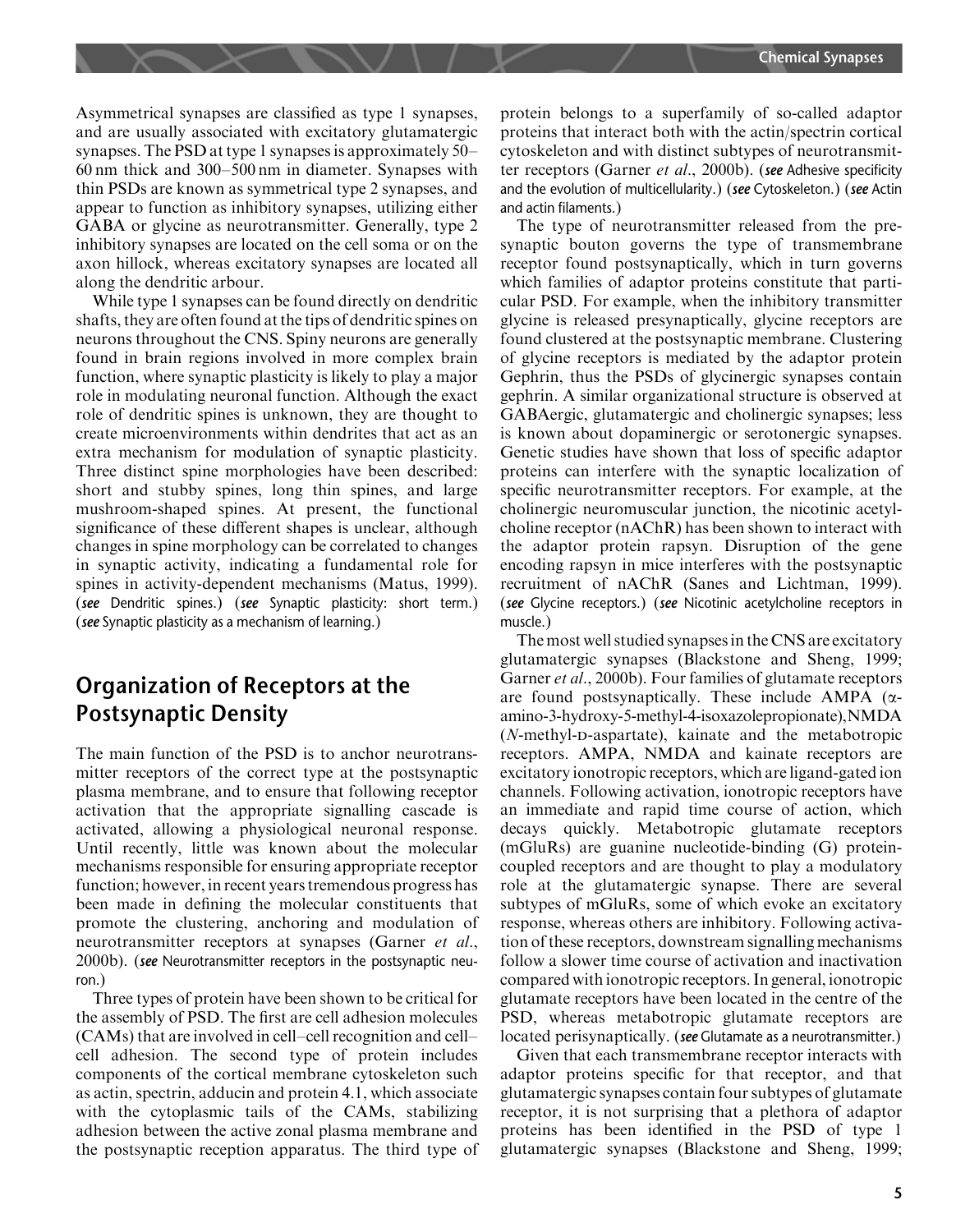Garner et al., 2000b). The hallmark of many of these adaptor proteins is the presence of 1–13 copies of a small modular unit called the PDZ domain (named after the three proteins initially found to contain them PSD95/ synapse associated protein (SAP) 90-disc large giant lethal (DLG)-zona occludens (ZO) 1). PDZ domains are comprised of 90 amino acid residues that have the capacity to bind ligand- and voltage-gated ion channels, cell adhesion molecules, as well as small regulatory proteins such as kinases and phosphatases by their C-terminal tails. (see Glutamatergic synapses: molecular organization.)

Two subfamilies of PDZ domain-containing proteins have been characterized that interact with subclasses of glutamate receptors. The first subfamily is composed solely of PDZ domains, and includes glutamate receptor interacting protein (GRIP)/AMPA receptor binding protein (ABP) 1 and multiple PDZ domain-containing protein (MUPP) 1. The second are members of the SAP90/PSD95 family of membrane-associated guanylate kinases (MA-GUKs). This family includes SAP90/PSD95, SAP102, SAP97, PSD93/Chapsyn110, neuron-specific synaptic scaffolding molecule (SCAM) 1 and CaMK/SH3/guanylate kinase domain protein (CASK) (Garner et al., 2000b). In general, MAGUKs are composed of one to five PDZ domains, an src homology 3 (SH3) domain and a guanylate kinase (GUK)-like domain. SH3 and GUK domains also interact with proteins within the PSD, broadening the repertoire of proteins that interact with these multidomain proteins. Each MAGUK appears to contain targeting sequences that direct them to postsynaptic membranes of type 1 glutamatergic synapses. Functionally, these features are thought not only to promote the localization and clustering of postsynaptic glutamate receptors, but also to facilitate the assembly of macromolecular signalling complexes that modulate both receptor activity and downstream signalling. (see Protein–protein interactions.) (see Protein kinases: physiological roles.) (see AMPA receptors.)

A third gene family of multidomain scaffold proteins has been recently found, which links together different subtypes of glutamate receptors in the PSD (e.g. Pro-SAP/Shank). For example, ProSAP/Shank has the ability to bind to Homer (a synaptic protein that binds to mGluRs), as well as PDZ domain-containing proteins, which interact with NMDA receptors. Thus, ProSAP/ Shank promotes the formation of macromolecular complexes containing both NMDA and metabotropic glutamate receptors (Blackstone and Sheng, 1999; Garner et al., 2000b) (Figure 3). (see NMDA receptors.) (see Metabotropic glutamate receptors.)

# The Synaptic Cleft

The synaptic cleft is a narrow space, about 20–30 nm wide, situated between the presynaptic and postsynaptic plasma membranes. The synaptic cleft has several major roles in

facilitating neurotransmission. These include maintaining the active zone and postsynaptic reception apparatus in close register and at a fixed distance, as well as the removal of neurotransmitter. The cleft contains a collection of anterograde and retrograde signalling molecules that are important for both the formation and maintenance of synaptic junctions. Each of these features is discussed individually. (see Synapse formation.) (see Retrograde signalling.)

The synaptic cleft is narrow enough to allow the neurotransmitter, released from the presynaptic nerve terminal, to diffuse across to the postsynaptic plasma membrane in a few milliseconds. This feature is essential for rapid intercellular signalling. At the same time, the cleft is large enough to permit the neurotransmitter to diffuse quickly away from the receptor after initial binding. At the majority of synapses, diffusion coupled with active reuptake by transporters is thought to be the primary mechanism responsible for the removal of neurotransmitter from the cleft. However, at some synapses (e.g. cholinergic synapses) neurotransmitter is degraded enzymatically within the cleft by acetylcholinesterase, removing acetylcholine from the synaptic cleft and further limiting its length of action. (see Cellular neuromodulation.) (see Synapses.)

Ultrastructural and biochemical studies have shown that the synaptic cleft is filled with an electron-dense extracellular matrix (ECM). Rod-like filaments traversing the synaptic cleft and extending into both the presynaptic bouton and the PSD suggest that the cleft provides a structural link between the CAZ and PSD, holding them in close register. While current knowledge of the molecular composition of the synaptic cleft and these bridging molecules is still quite limited, three types of cleft protein have been identified and characterized. The first type is proteins of the ECM including collagen, laminin and fibronectin. The second type includes several subtypes of CAMs, such as integrins, members of the immunoglobulin G superfamily of CAMs such as neural cell adhesion molecule (N-CAM), and members of the cadherin family of calcium-dependent CAMs (N- and R-cadherin) (Shapiro and Colman, 1999). In addition, metalloproteases, which modulate cell–cell adhesiveness, have been found in the cleft. (see Extracellular matrix.) (see Integrin superfamily.)

Some of the most interesting molecules found in the synaptic cleft are those involved in signalling between the presynaptic bouton and the PSD. The most well characterized are those found at the NMJ, including agrin, laminin b1 and neuregulin (Sanes and Lichtman, 1999). Agrin is an ECM protein that is released by motor neurons, sending an anterograde signal which induces postsynaptic differentiation, and ultimately the clustering of postsynaptic AChRs. Laminin  $\beta$ 1 is an ECM protein that is secreted into the synaptic cleft by the muscle cell, affecting the assembly of the presynaptic junction. Finally, trophic factors such as neuregulin in the cleft act on postsynaptic tyrosine kinase receptors to modulate the transcription of genes encoding synaptic junctional proteins. At CNS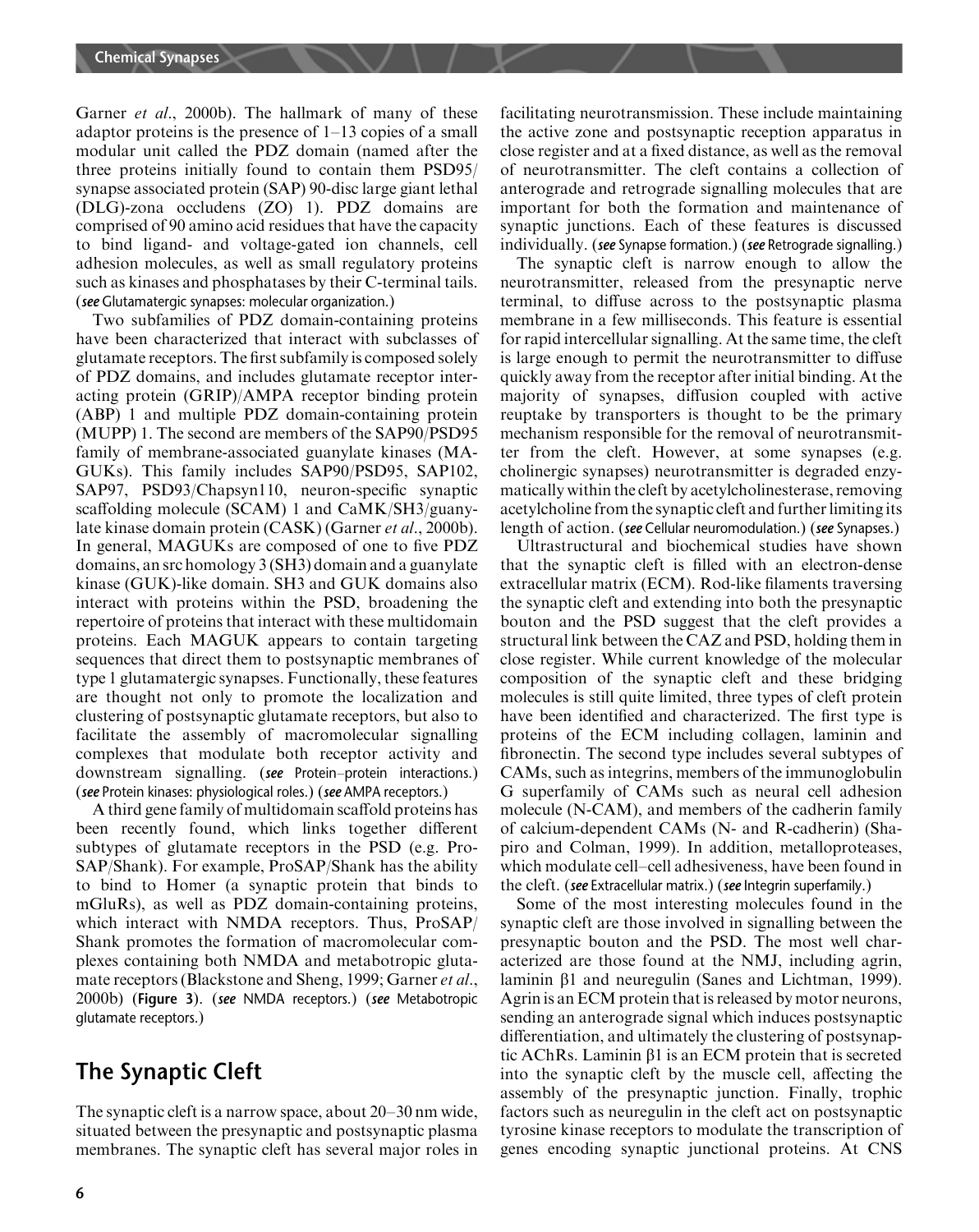

Figure 3 Schematic representation of synaptic proteins that have been localized at excitatory synaptic junctions. PDZ domain-containing proteins are thought to be the central organizing molecules that create macromolecular signalling complexes at both the presynaptic and postsynaptic junctions, thus defining the active zone (AZ) and the postsynaptic density (PSD). Cell adhesion molecules (CAMs) such as N-cadherin (N-cad) are thought to hold the presynaptic and postsynaptic plasma membranes close together in a calcium-dependent mechanism. Other CAMs such as B-neurexin (N) and neuroligin (Nl) are thought to keep the PDZ domain-containing scaffold proteins CaMK/SH3/guanylate kinase domain protein (CASK) and SAP90/PSD95, respectively, in register at the presynaptic and postsynaptic plasma membrane. The presynaptic cytoskeletal matrix proteins assembled at the active zone (CAZ), including CASK, Piccolo (Pic), Bassoon (Bass) and Rim, are thought to help define the AZ as the neurotransmitter release site by clustering voltagegated calcium channels (CCs) and the machinery involved in exocytosis and endocytosis, as well as guiding synaptic vesicles (SVs) in the reserve pool (R) to the docked pool (D). After fusion (F), these vesiclesundergo endocytosis (E) and refilling (Re) with neurotransmitter. Synapticvesicle docking is mediated by the formation of the SNARE complex (SN) between the target (t) SNAREs, syntaxin and SNAP-25, and the vesicle (v) SNARE, synaptobrevin. The synaptic vesicle protein, synaptotagmin (Stg), is thought to be the calcium sensor that triggers SV exocytosis in a calcium-dependent manner. In the postsynaptic plasma membrane of glutamatergic synapses, four types of glutamate receptor are found, including NMDA (NR), kainate (KR), AMPA (AR) and metabotropic glutamate receptor (mGluR). The multidomain PSD proteins synapse-associated protein (SAP) 90/PSD95, guanylate kinaseassociated protein (GKAP)/synapse-associated protein-associated protein (SAPAP), ProSAP/Shank, Homer and GRIP/ABP1 are thought to use their modular structures to scaffold these and other regulatory proteins in the postsynaptic junction. Four types of subdomain found in these proteins are shown, including the PDZ, SH3 and proline-rich (PRD) domains. These domains interact with, for example, the C-terminal tails of channels and CAMs, coupling the glutamate receptors to downstream signalling pathways. AMPA, a-amino-3-hydroxy-5-methyl-4-isoxazoleproprionate; ABP, AMPA receptor binding protein; GRIP, glutamate receptor interacting protein; mGluR, metabotropic glutamate receptor; NMDA, N-methyl-D-aspartate; SNAP, S-nitroso-N-acetylpenicillamine; SNARE, SNAP receptor.

synapses, transsynaptic signalling proteins have not been well characterized. None the less they are expected to play fundamental roles in determining which class of receptors is clustered at a given nascent synapse. (see Postsynaptic membranes at the neuromuscular junction: molecular organization.) (see Excitation-contraction coupling.) (see Trophic support.)

#### Summary

Chemical synapses are undoubtedly amongst the most elaborate junctions existing between two cells. They enable chemical neurotransmission to occur within the millisecond range. This high rate of transmission is achieved through the specialization of three subsynaptic compartments. For example, the presynaptic bouton has evolved into a very sophisticated machine capable of packaging neurotransmitters into SVs and then releasing them into the synaptic cleft in response to a depolarizing action potential. In contrast, the postsynaptic junction has evolved into a complex neurotransmitter reception apparatus that responds rapidly, following release of neurotransmitter into the synaptic cleft. The PSD is a dynamic structure, being able to alter its responsiveness to neurotransmitter, and thus the strength of any given synaptic connection; this is known as synaptic plasticity. The synaptic cleft ensures that postsynaptic receptors are